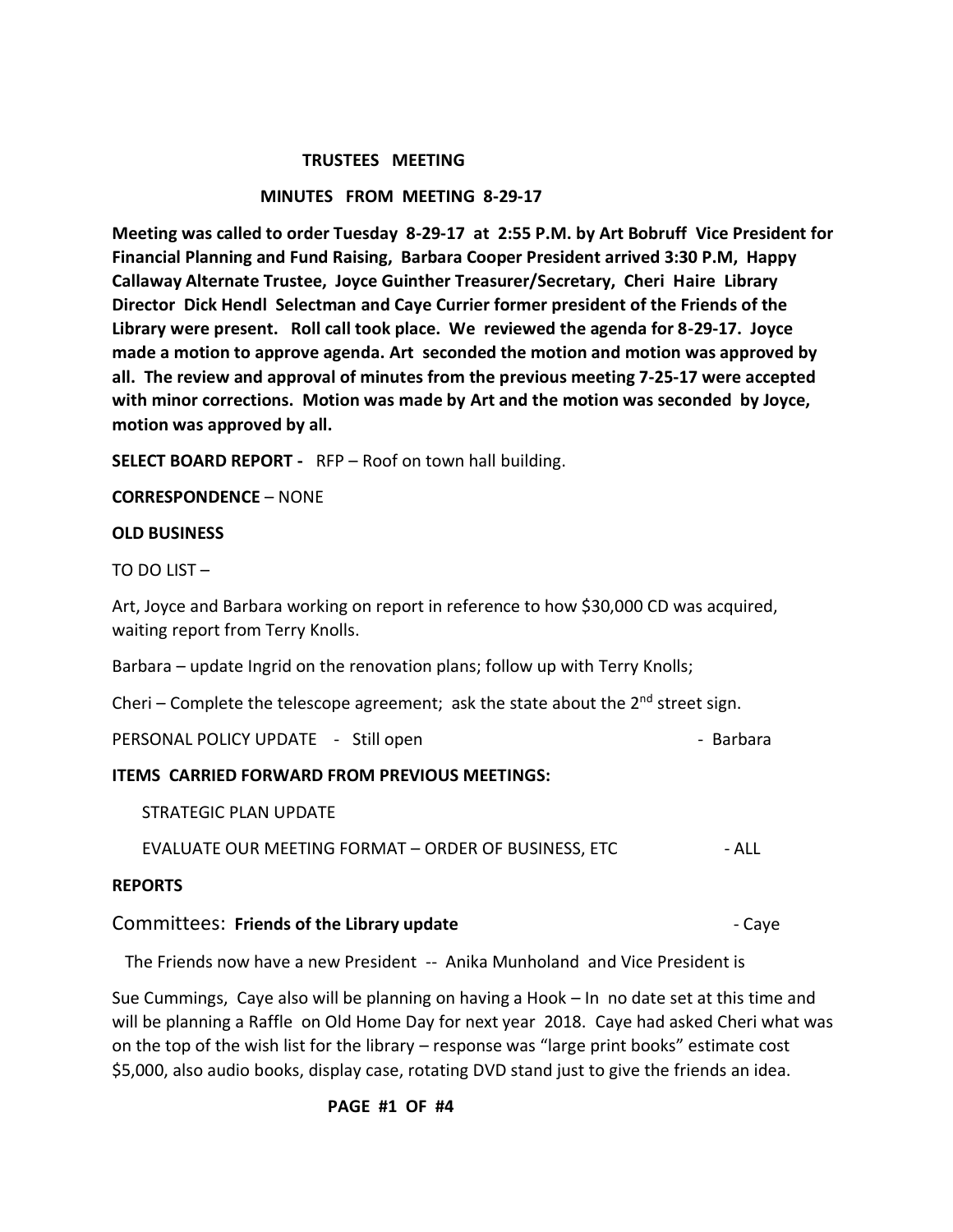Looking at possibilities of working on getting a grant, also getting together copy of voter registration list for the Friends to mail out a fundraising letter.

**LIBRARIAN REPORT** - AnaIyzing hour statistices – based on research of hours, size and pay of other libraries in the area. Also compliance with federal and state Labor Laws was brought up and trustees are looking into this situation. On October 1<sup>st</sup> library will be open only 20 hours per week unless something is approved. Dick suggested applying for a waiver, was not favored. An incident took place at the library on Saturday 8-26-17 approximately 10:00 a.m. Two resident adults and child who use the library to meet downstairs on Saturday so the father can see his daughter. Apparently the meeting between the mother and father this week turned out to be hostiele and the mother and grandmother of the child told Cheri ( Library Director ) to call the police which she did. The state trooper arrived and made a report, but the father had already left.

| TYPE OF                      | NAME OF BANK       | <b>CURRENT</b> |
|------------------------------|--------------------|----------------|
| <b>ACCOUNTS</b>              |                    | <b>BALANCE</b> |
| Operating expense            | Lake Sunapee       | 3799.85        |
| <b>Tax Money</b>             |                    |                |
| <b>General Library Funds</b> | Lake Sunapee       | 8108.09        |
| Copy & Fax Fees              |                    |                |
| Donations                    |                    |                |
| Grants                       |                    |                |
| Scholarship Fund             | <b>Sugar River</b> | 11519.71       |
| Consist of:                  |                    |                |
| <b>Book Sales</b>            |                    |                |
| Donations specified          |                    |                |
| <b>CD Accounts</b>           | Mascoma            | 30,223.03      |

### **FINANCIAL REPORT**

Sugar River as of 7-31-17, Lake Sunapee operating as of 8-15-17, Gen. Library Funds as of 7-31-17 CD @ Mascoma as of 11-16-16 - closed out and was deposited as cash in the LPL Investment account.

Mascoma CD Account as of 6-30-17

### **PAGE #2 OF #4**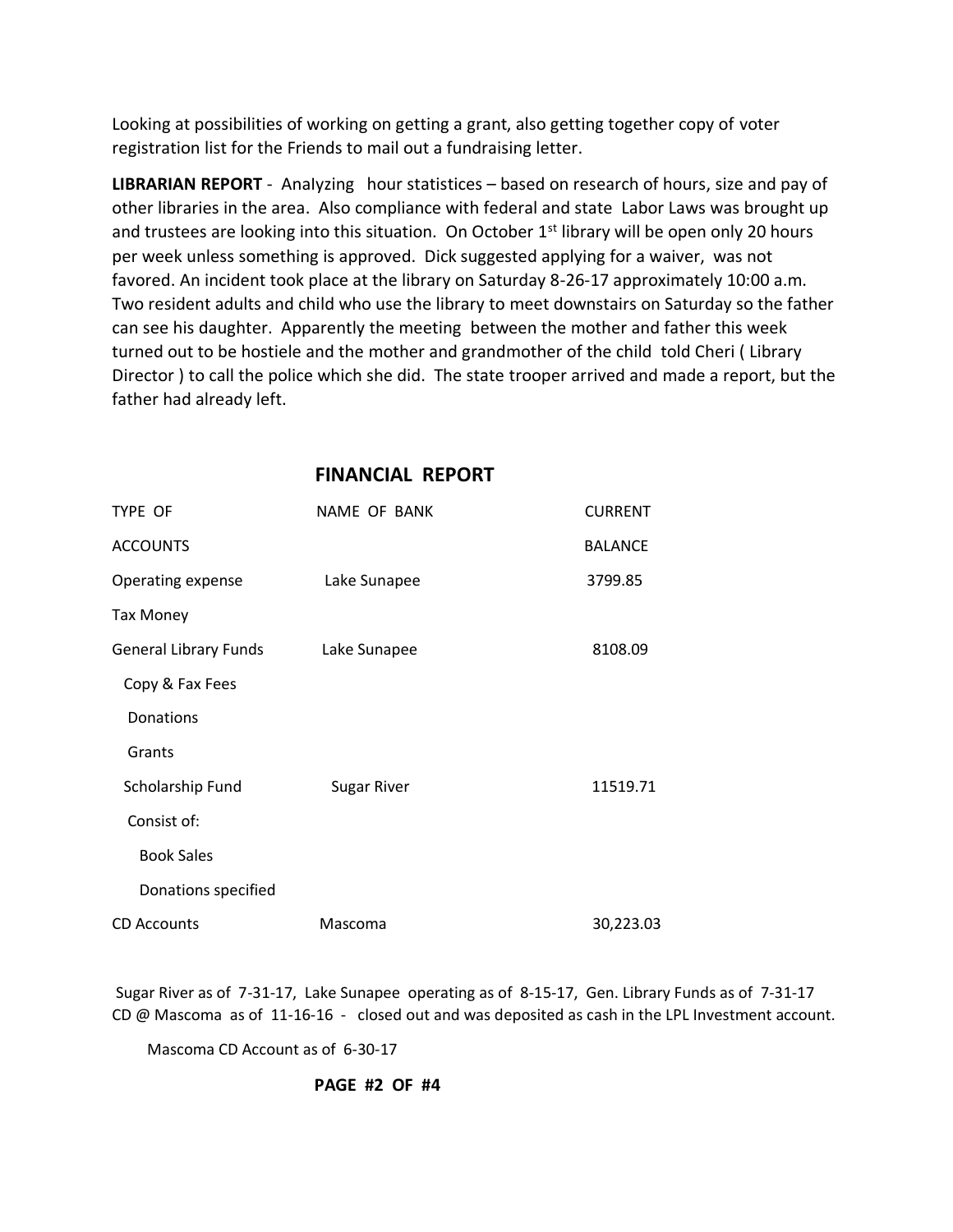## **ACTION ITEMS**

## **TO DO LIST**

- **ART**  Working on how the \$30,000 CD was acquired.
- **JOYCE –** Working also on how the \$30,000 CD was acquired.

# **BARBARA - ( 1 )** Update Ingrid on the renovation plan

- **(2)** Follow up with Terry Knolls
- **CHERI (1)** Complete the telescope agreement.
	- **( 2)** Ask state about second street signs

### **ANNOUNCEMENTS – NONE**

### **NEXT MEETING DATE - TUESDAY 9-26-17 AT 5:00 P.M.**

### **NEW BUSINESS –**

Suggestion from a patron to make Lake information available in the library - Barbara

Suggested a weather proof display container, not locked ( display library brochures ) on the KLPT town beach in Springfield. Would also be able to leave donated books for patrons to take free. Refer Clancy & Max Carry

Candidates' Forum and the contract of the contract of the contract of the contract of the contract of the contract of the contract of the contract of the contract of the contract of the contract of the contract of the cont

Issued 3 candidates , introduction, questions open to the public, specify first choices with one follow up question, sponsored by the Town Library,

 **PAGE #3 OF #4**